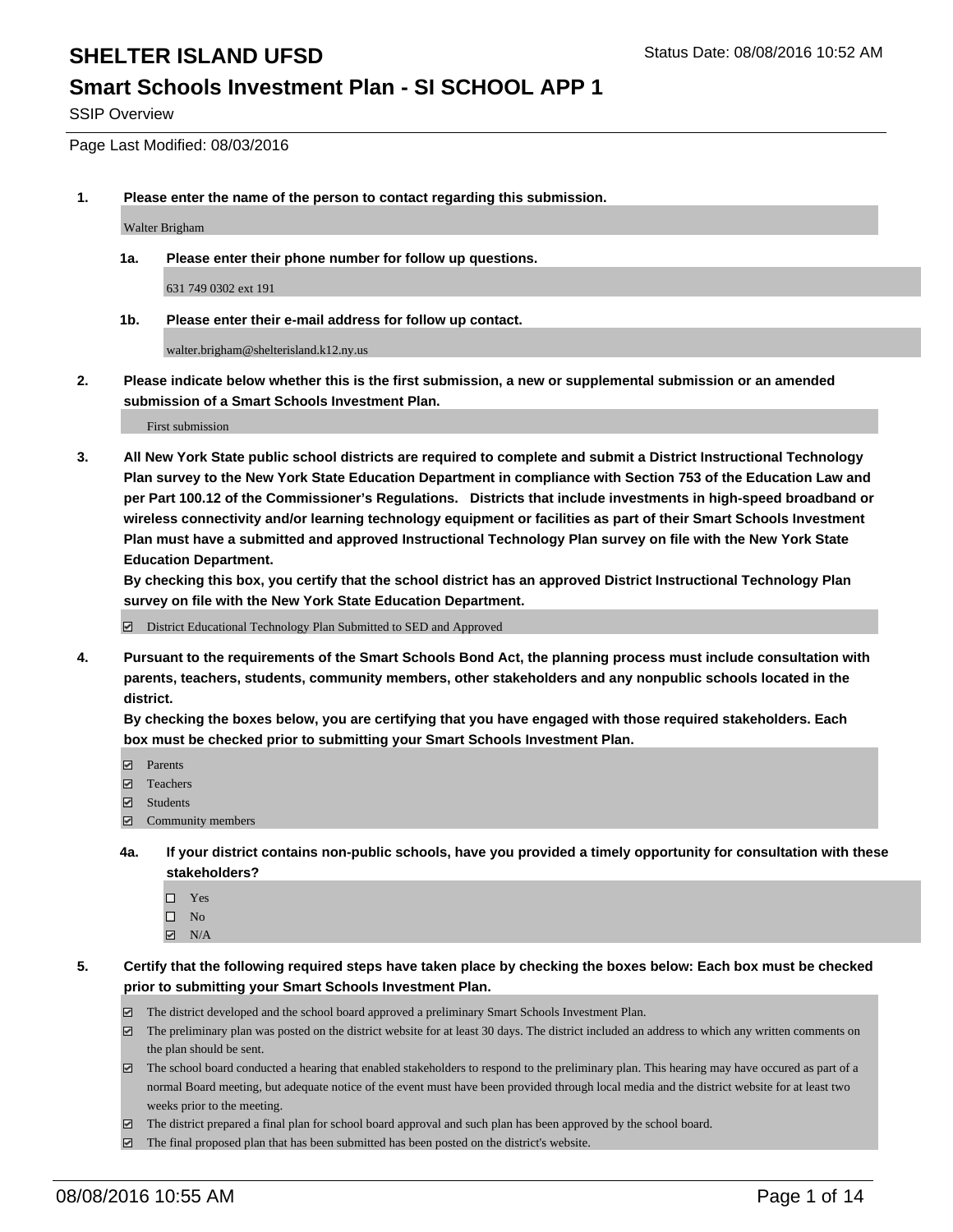### **Smart Schools Investment Plan - SI SCHOOL APP 1**

SSIP Overview

Page Last Modified: 08/03/2016

**5a. Please upload the proposed Smart Schools Investment Plan (SSIP) that was posted on the district's website. Note that this should be different than your recently submitted Educational Technology Survey. The Final SSIP, as approved by the School Board, should also be posted on the website and remain there during the course of the projects contained therein.**

SmartSchools.pdf

**6. Please enter an estimate of the total number of students and staff that will benefit from this Smart Schools Investment Plan based on the cumulative projects submitted to date.**

250

**7. An LEA/School District may partner with one or more other LEA/School Districts to form a consortium to pool Smart Schools Bond Act funds for a project that meets all other Smart School Bond Act requirements. Each school district participating in the consortium will need to file an approved Smart Schools Investment Plan for the project and submit a signed Memorandum of Understanding that sets forth the details of the consortium including the roles of each respective district.**

 $\Box$  The district plans to participate in a consortium to partner with other school district(s) to implement a Smart Schools project.

#### **8. Please enter the name and 6-digit SED Code for each LEA/School District participating in the Consortium.**

| <b>Partner LEA/District</b> | <b>ISED BEDS Code</b> |
|-----------------------------|-----------------------|
| (No Response)               | (No Response)         |

**9. Please upload a signed Memorandum of Understanding with all of the participating Consortium partners.**

(No Response)

**10. Your district's Smart Schools Bond Act Allocation is:**

\$57,876

**11. Enter the budget sub-allocations by category that you are submitting for approval at this time. If you are not budgeting SSBA funds for a category, please enter 0 (zero.) If the value entered is \$0, you will not be required to complete that survey question.**

|                                       | Sub-<br>Allocations |
|---------------------------------------|---------------------|
| <b>School Connectivity</b>            | 0                   |
| Connectivity Projects for Communities | 0                   |
| Classroom Technology                  | 57,876              |
| Pre-Kindergarten Classrooms           | $\Omega$            |
| Replace Transportable Classrooms      | $\Omega$            |
| High-Tech Security Features           | 0                   |
| <b>Totals:</b>                        | 57,876.00           |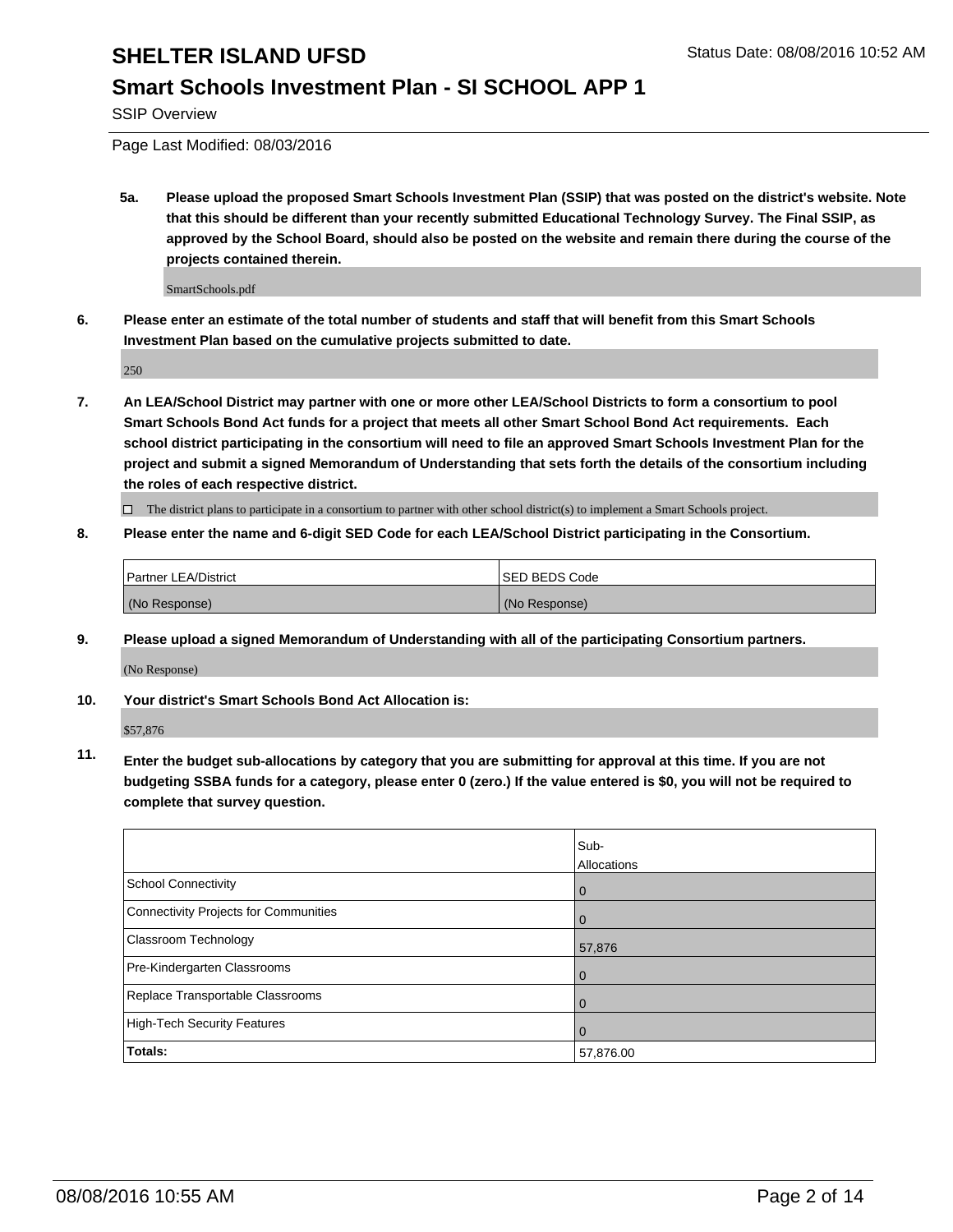#### **Smart Schools Investment Plan - SI SCHOOL APP 1**

School Connectivity

Page Last Modified: 08/03/2016

- **1. In order for students and faculty to receive the maximum benefit from the technology made available under the Smart Schools Bond Act, their school buildings must possess sufficient connectivity infrastructure to ensure that devices can be used during the school day. Smart Schools Investment Plans must demonstrate that:**
	- **sufficient infrastructure that meets the Federal Communications Commission's 100 Mbps per 1,000 students standard currently exists in the buildings where new devices will be deployed, or**
	- **is a planned use of a portion of Smart Schools Bond Act funds, or**
	- **is under development through another funding source.**

**Smart Schools Bond Act funds used for technology infrastructure or classroom technology investments must increase the number of school buildings that meet or exceed the minimum speed standard of 100 Mbps per 1,000 students and staff within 12 months. This standard may be met on either a contracted 24/7 firm service or a "burstable" capability. If the standard is met under the burstable criteria, it must be:**

**1. Specifically codified in a service contract with a provider, and**

**2. Guaranteed to be available to all students and devices as needed, particularly during periods of high demand, such as computer-based testing (CBT) periods.**

**Please describe how your district already meets or is planning to meet this standard within 12 months of plan submission.**

(No Response)

- **1a. If a district believes that it will be impossible to meet this standard within 12 months, it may apply for a waiver of this requirement, as described on the Smart Schools website. The waiver must be filed and approved by SED prior to submitting this survey.**
	- $\Box$  By checking this box, you are certifying that the school district has an approved waiver of this requirement on file with the New York State Education Department.
- **2. Connectivity Speed Calculator (Required)**

|                         | Number of<br><b>Students</b> | Multiply by<br>100 Kbps | Divide by 1000 Current Speed<br>to Convert to<br>Required<br>Speed in Mb | lin Mb           | Expected<br>Speed to be<br>Attained Within Required<br>12 Months | Expected Date<br>l When<br>Speed Will be<br>l Met |
|-------------------------|------------------------------|-------------------------|--------------------------------------------------------------------------|------------------|------------------------------------------------------------------|---------------------------------------------------|
| <b>Calculated Speed</b> | (No<br>Response)             | (No Response)           | (No<br>Response)                                                         | (No<br>Response) | (No<br>Response)                                                 | (No<br>Response)                                  |

#### **3. Describe how you intend to use Smart Schools Bond Act funds for high-speed broadband and/or wireless connectivity projects in school buildings.**

(No Response)

**4. Describe the linkage between the district's District Instructional Technology Plan and the proposed projects. (There should be a link between your response to this question and your response to Question 1 in Part E. Curriculum and Instruction "What are the district's plans to use digital connectivity and technology to improve teaching and learning?)**

(No Response)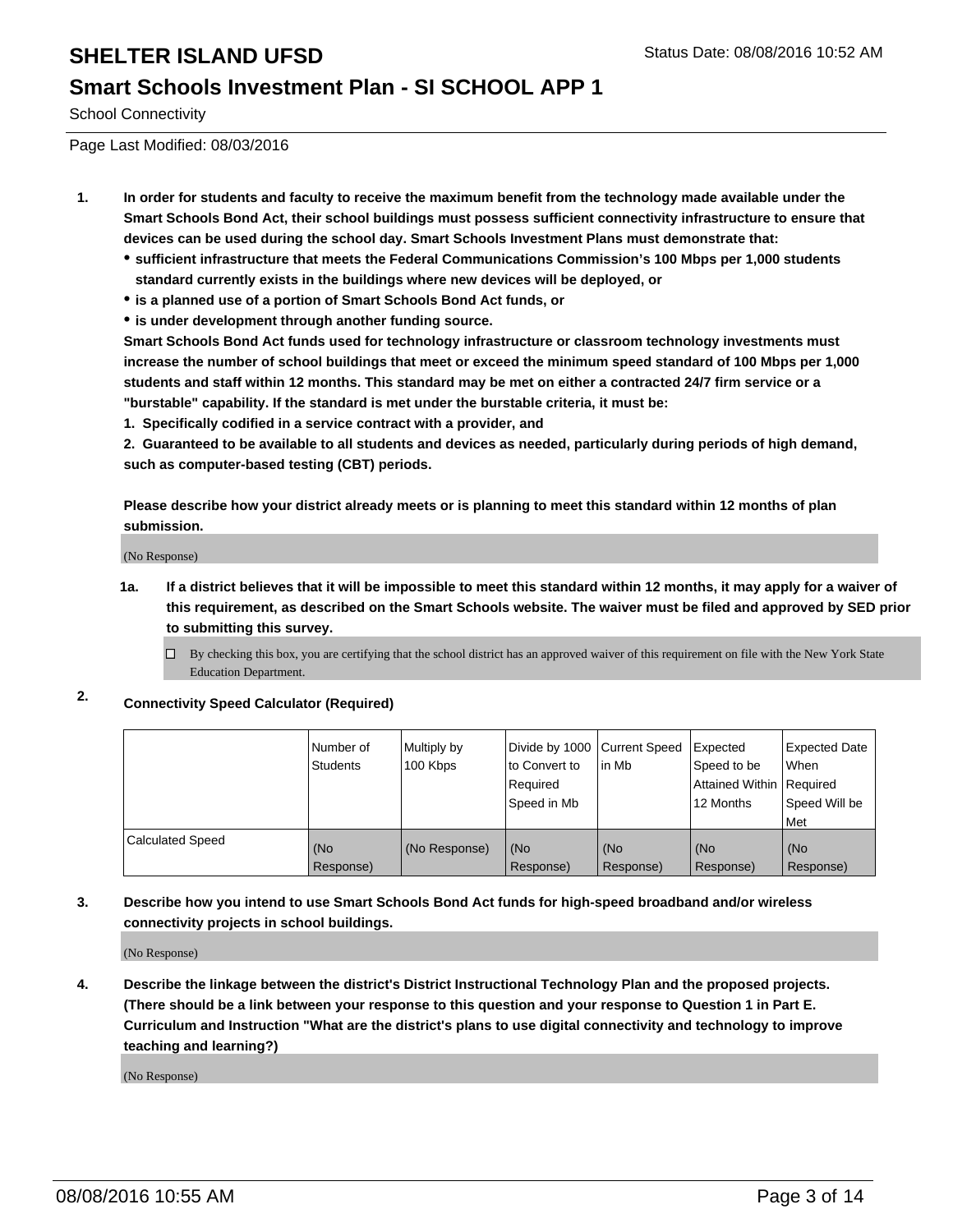#### **Smart Schools Investment Plan - SI SCHOOL APP 1**

School Connectivity

Page Last Modified: 08/03/2016

**5. If the district wishes to have students and staff access the Internet from wireless devices within the school building, or in close proximity to it, it must first ensure that it has a robust Wi-Fi network in place that has sufficient bandwidth to meet user demand.**

**Please describe how you have quantified this demand and how you plan to meet this demand.**

(No Response)

**6. As indicated on Page 5 of the guidance, the Office of Facilities Planning will have to conduct a preliminary review of all capital projects, including connectivity projects.**

| <b>Project Number</b> |  |
|-----------------------|--|
|                       |  |
| (No Response)         |  |

**7. Certain high-tech security and connectivity infrastructure projects may be eligible for an expedited review process as determined by the Office of Facilities Planning.**

**Was your project deemed eligible for streamlined review?**

(No Response)

**8. Include the name and license number of the architect or engineer of record.**

| <b>Name</b>   | License Number |
|---------------|----------------|
| (No Response) | (No Response)  |

**9. If you are submitting an allocation for School Connectivity complete this table. Note that the calculated Total at the bottom of the table must equal the Total allocation for this category that you entered in the SSIP Overview overall budget.** 

|                                            | Sub-          |
|--------------------------------------------|---------------|
|                                            | Allocation    |
| Network/Access Costs                       | (No Response) |
| <b>Outside Plant Costs</b>                 | (No Response) |
| School Internal Connections and Components | (No Response) |
| Professional Services                      | (No Response) |
| Testing                                    | (No Response) |
| <b>Other Upfront Costs</b>                 | (No Response) |
| <b>Other Costs</b>                         | (No Response) |
| Totals:                                    |               |

| Select the allowable expenditure | litem to be purchased | Quantity      | Cost per Item | <b>Total Cost</b> |
|----------------------------------|-----------------------|---------------|---------------|-------------------|
| type.                            |                       |               |               |                   |
| Repeat to add another item under |                       |               |               |                   |
| each type.                       |                       |               |               |                   |
| (No Response)                    | (No Response)         | (No Response) | (No Response) | (No Response)     |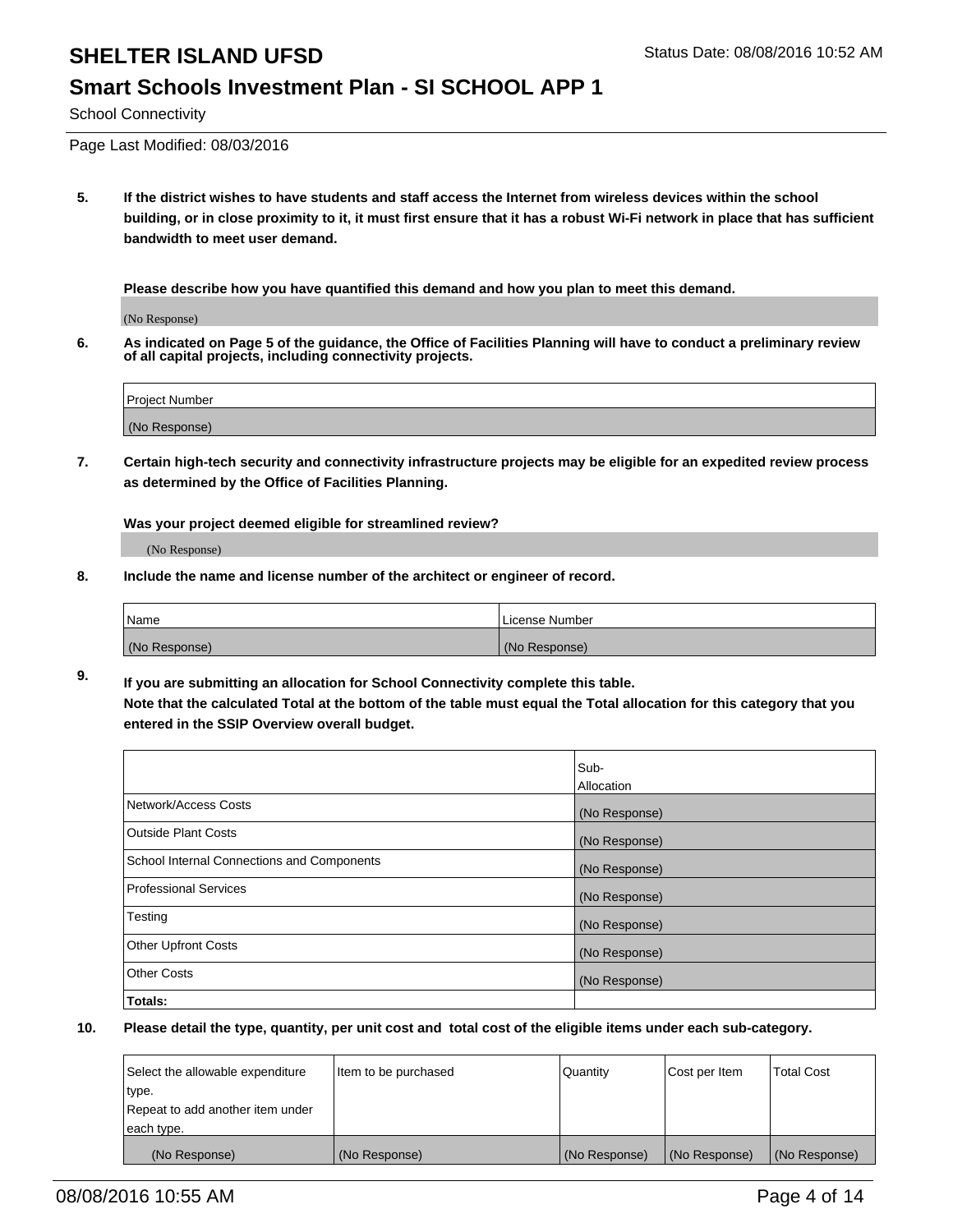#### **Smart Schools Investment Plan - SI SCHOOL APP 1**

Community Connectivity (Broadband and Wireless)

Page Last Modified: 08/03/2016

**1. Describe how you intend to use Smart Schools Bond Act funds for high-speed broadband and/or wireless connectivity projects in the community.**

(No Response)

**2. Please describe how the proposed project(s) will promote student achievement and increase student and/or staff access to the Internet in a manner that enhances student learning and/or instruction outside of the school day and/or school building.**

(No Response)

**3. Community connectivity projects must comply with all the necessary local building codes and regulations (building and related permits are not required prior to plan submission).**

 $\Box$  I certify that we will comply with all the necessary local building codes and regulations.

**4. Please describe the physical location of the proposed investment.**

(No Response)

**5. Please provide the initial list of partners participating in the Community Connectivity Broadband Project, along with their Federal Tax Identification (Employer Identification) number.**

| Project Partners | <b>IFederal ID#</b> |
|------------------|---------------------|
| (No Response)    | (No Response)       |

**6. If you are submitting an allocation for Community Connectivity, complete this table. Note that the calculated Total at the bottom of the table must equal the Total allocation for this category that you**

**entered in the SSIP Overview overall budget.**

|                                    | Sub-Allocation |
|------------------------------------|----------------|
| Network/Access Costs               | (No Response)  |
| <b>Outside Plant Costs</b>         | (No Response)  |
| <b>Tower Costs</b>                 | (No Response)  |
| <b>Customer Premises Equipment</b> | (No Response)  |
| <b>Professional Services</b>       | (No Response)  |
| Testing                            | (No Response)  |
| <b>Other Upfront Costs</b>         | (No Response)  |
| <b>Other Costs</b>                 | (No Response)  |
| Totals:                            |                |

| Select the allowable expenditure | Item to be purchased | Quantity      | Cost per Item | <b>Total Cost</b> |
|----------------------------------|----------------------|---------------|---------------|-------------------|
| type.                            |                      |               |               |                   |
| Repeat to add another item under |                      |               |               |                   |
| each type.                       |                      |               |               |                   |
| (No Response)                    | (No Response)        | (No Response) | (No Response) | (No Response)     |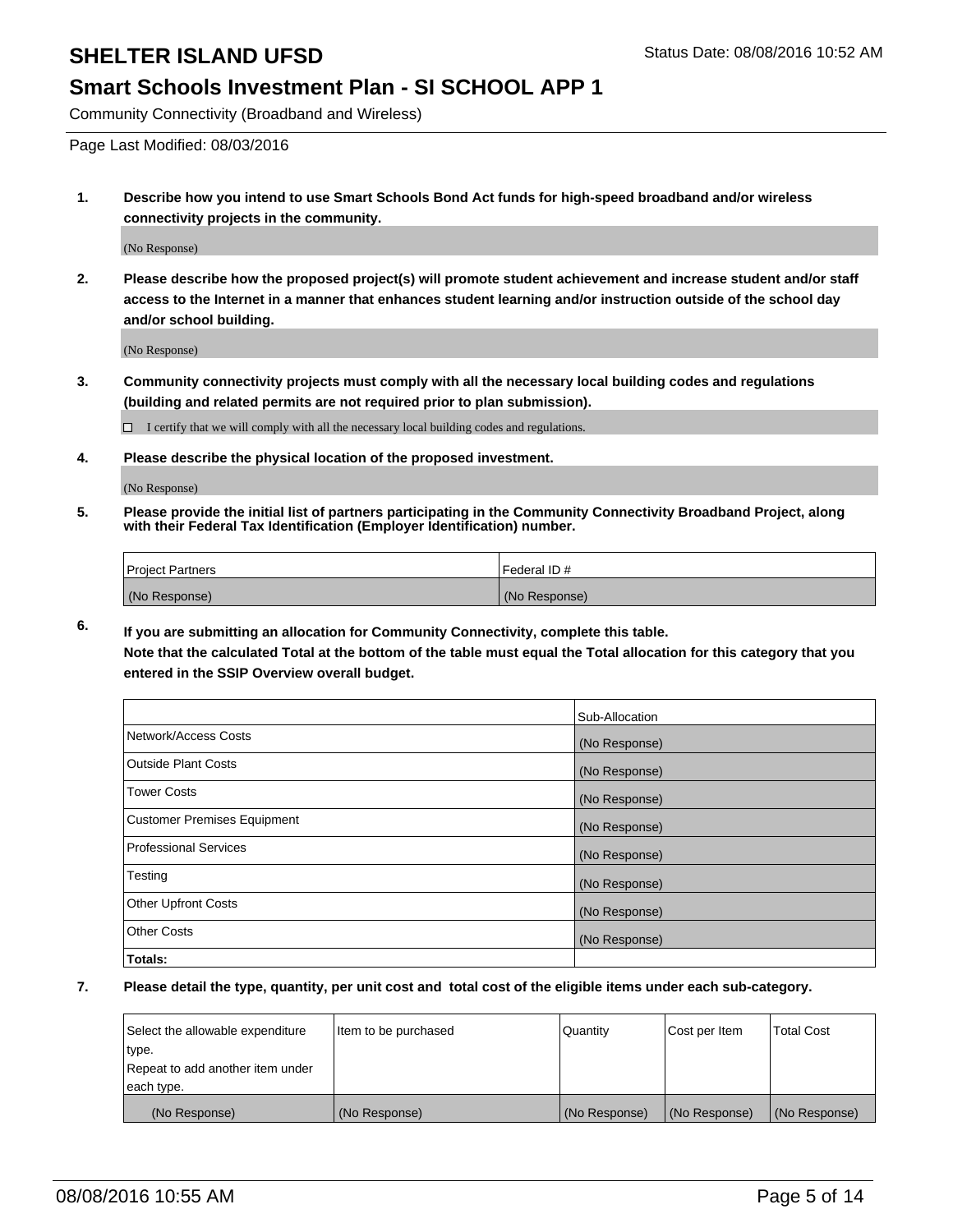### **Smart Schools Investment Plan - SI SCHOOL APP 1**

Classroom Learning Technology

Page Last Modified: 08/03/2016

**1. In order for students and faculty to receive the maximum benefit from the technology made available under the Smart Schools Bond Act, their school buildings must possess sufficient connectivity infrastructure to ensure that devices can be used during the school day. Smart Schools Investment Plans must demonstrate that sufficient infrastructure that meets the Federal Communications Commission's 100 Mbps per 1,000 students standard currently exists in the buildings where new devices will be deployed, or is a planned use of a portion of Smart Schools Bond Act funds, or is under development through another funding source.**

**Smart Schools Bond Act funds used for technology infrastructure or classroom technology investments must increase the number of school buildings that meet or exceed the minimum speed standard of 100 Mbps per 1,000 students and staff within 12 months. This standard may be met on either a contracted 24/7 firm service or a "burstable" capability. If the standard is met under the burstable criteria, it must be:**

**1. Specifically codified in a service contract with a provider, and**

**2. Guaranteed to be available to all students and devices as needed, particularly during periods of high demand, such as computer-based testing (CBT) periods.**

**Please describe how your district already meets or is planning to meet this standard within 12 months of plan submission.**

Our District Already Meets This Standard Via our High Speed Cable Connection through Cablevision

- **1a. If a district believes that it will be impossible to meet this standard within 12 months, it may apply for a waiver of this requirement, as described on the Smart Schools website. The waiver must be filed and approved by SED prior to submitting this survey.**
	- $\Box$  By checking this box, you are certifying that the school district has an approved waiver of this requirement on file with the New York State Education Department.

### **2. Connectivity Speed Calculator (Required)**

|                         | INumber of<br>Students | Multiply by<br>100 Kbps | Divide by 1000 Current Speed<br>Ito Convert to<br>Required<br>Speed in Mb | lin Mb | Expected<br>Speed to be<br>Attained Within   Required<br>12 Months | Expected Date<br><b>When</b><br>Speed Will be<br>l Met |
|-------------------------|------------------------|-------------------------|---------------------------------------------------------------------------|--------|--------------------------------------------------------------------|--------------------------------------------------------|
| <b>Calculated Speed</b> | 250                    | 250,000                 | 25                                                                        | 100    | (No<br>Response)                                                   | l (No<br>Response)                                     |

**3. If the district wishes to have students and staff access the Internet from wireless devices within the school building, or in close proximity to it, it must first ensure that it has a robust Wi-Fi network in place that has sufficient bandwidth to meet user demand.**

**Please describe how you have quantified this demand and how you plan to meet this demand.**

District has fully Integrated WIreless Network With Centrally Controlled Access Points Which Cover Entire Building. AP Controller and Network FIltering and Firewall system segregates and high and low bandwith users for effective network traffic. HP equpment we use is scalable to meet any need.

**4. All New York State public school districts are required to complete and submit an Instructional Technology Plan survey to the New York State Education Department in compliance with Section 753 of the Education Law and per Part 100.12 of the Commissioner's Regulations.**

**Districts that include educational technology purchases as part of their Smart Schools Investment Plan must have a submitted and approved Instructional Technology Plan survey on file with the New York State Education Department.**

 $\boxtimes$  By checking this box, you are certifying that the school district has an approved Instructional Technology Plan survey on file with the New York State Education Department.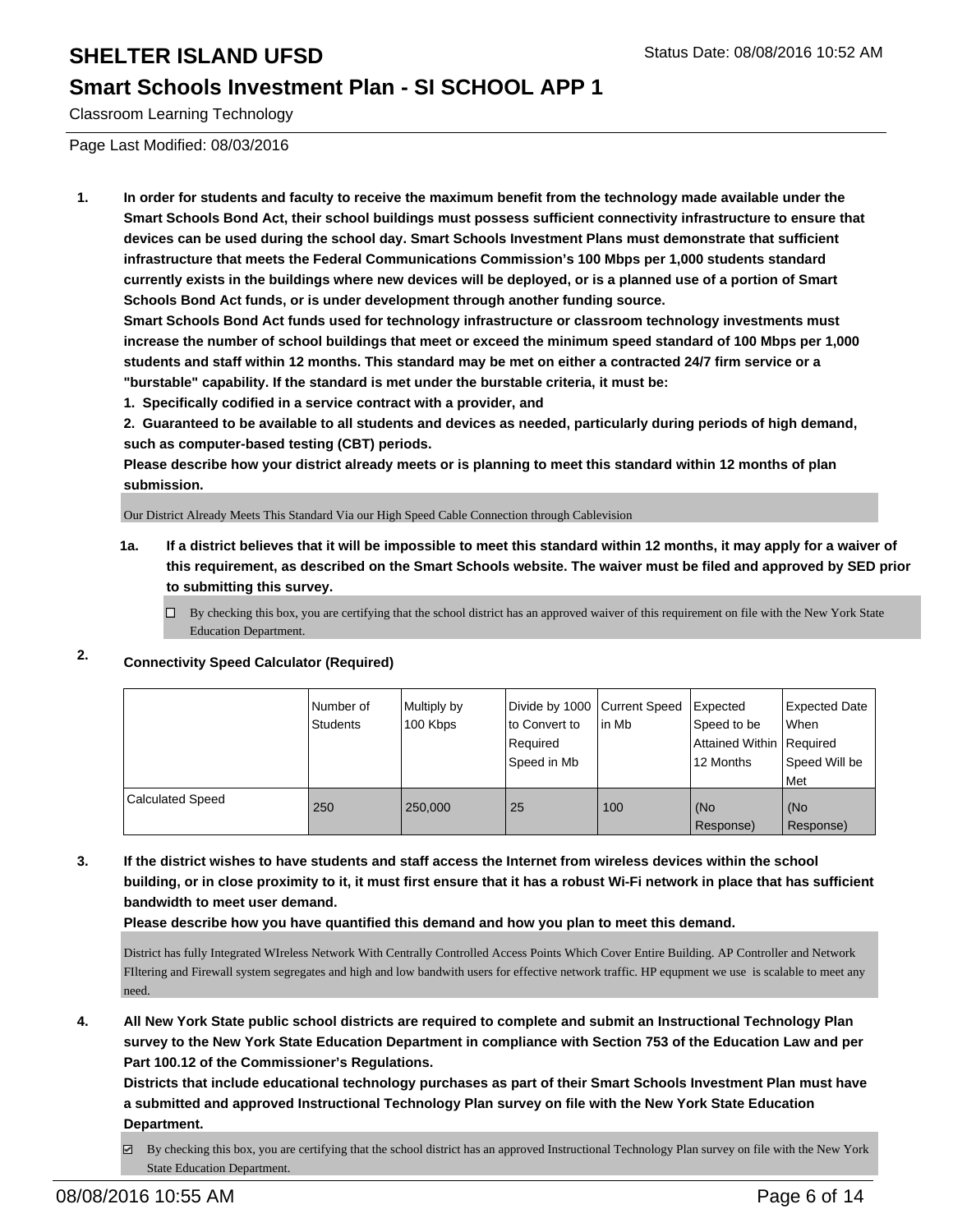### **Smart Schools Investment Plan - SI SCHOOL APP 1**

Classroom Learning Technology

Page Last Modified: 08/03/2016

**5. Describe the devices you intend to purchase and their compatibility with existing or planned platforms or systems. Specifically address the adequacy of each facility's electrical, HVAC and other infrastructure necessary to install and support the operation of the planned technology.**

Use funds to speed up current technology initiative to upgrade Smartboards in Classroom to stand alone non projector units and add/update computing devices to those classrooms with outdated systems. Smartboards will be ordered as stand alone units with Conen brand stand as such installation will be handled by our in district staff. No additional electrical work will be needed. We are ordering IPAD Air 2 Model for the classrooms.

- **6. Describe how the proposed technology purchases will:**
	- **> enhance differentiated instruction;**
	- **> expand student learning inside and outside the classroom;**
	- **> benefit students with disabilities and English language learners; and**
	- **> contribute to the reduction of other learning gaps that have been identified within the district.**

**The expectation is that districts will place a priority on addressing the needs of students who struggle to succeed in a rigorous curriculum. Responses in this section should specifically address this concern and align with the district's Instructional Technology Plan (in particular Question 2 of E. Curriculum and Instruction: "Does the district's instructional technology plan address the needs of students with disabilities to ensure equitable access to instruction, materials and assessments?" and Question 3 of the same section: "Does the district's instructional technology plan address the provision of assistive technology specifically for students with disabilities to ensure access to and participation in the general curriculum?"**

The Shelter Island School District uses the guidlines provided by the US Department of Education's Office Office of Ciliv Rights (OCR) in providing equitable access for all students, including those with disabilities As the use of emerging technologies in the classroom increases, schools at all levels must ensure equal access to the educational benefits and opportunities afforded by the technology and equal treatment in the use of the technology for all students, including students with disabilities.

Shelter Island School encourages, just as the US Department of Education encourages, schools to employ innovative learning tools. Because technology is evolving, it has the capability to enhance the academic experience for everyone, especially students with disabilities. Innovation and equal access can go hand in hand. Equal access for students with disabilities is the law and must be considered as new technology is integrated into the educational environment.

The Shelter Island School District is responsible for assistive technology needs of the students with disabilities served in the public school setting in both general and special education classrooms. (See Regulations of the Commissioner of Education in New York State sections 200.4(d)(2)(v)(b)(6), 200.4(d)(3)(v) and 200.4(e)) SIUFSD is also responsible for the assistive technology needs of students with disabilities placed by their parents in nonpublic (e.g. parochial, private) schools within school district boundaries in accordance with their Individualized Education Services Programs (IESPs). (See New York State Education Law section 3602-c) State-approved private and State-operated/State-supported schools may provide and implement assistive technology specified on a student's Individualized Education Program (IEP). When an assistive technology device is not available at a State-approved private, State-operated/State-supported school, the public school district when the student resides is responsible for providing that device.

Differentiating instruction through the use of technology:

 1:1 technology and interactive classroom technology will support differentiating instruction in classrooms through paired and collaborative learning in conjunction with enhancing student performance. Technology will assist teachers and students to meet their individual needs. Differentiated instruction tailored to each students' learning, using such technology tools as voice to text, visual learning, creating product, levels the playing field for all students including students with disabilities and English language learners. Technology will provide students with opportunity for personalized learning environments that go beyond the day, (through resources like Showme, Remind, and Khan Academy) expanding learning beyond the day and into the community and home. Technology (Utilizing tools like Shobie, Socrative, and will provide students with multiple opportunity learning, through 24 x 7 access, flipped classrooms, collaboration, and customized learning. By utilizing smartboards in the classroom with programs such as smartnotebook, plickers, kahoot, and polleverywhere, we will support reduction in learning gaps by providing students the opportunity to learn in an environment focused on differentiated instruction where students will access software, research, and create products and collaborate in a style that support their needs and learning style.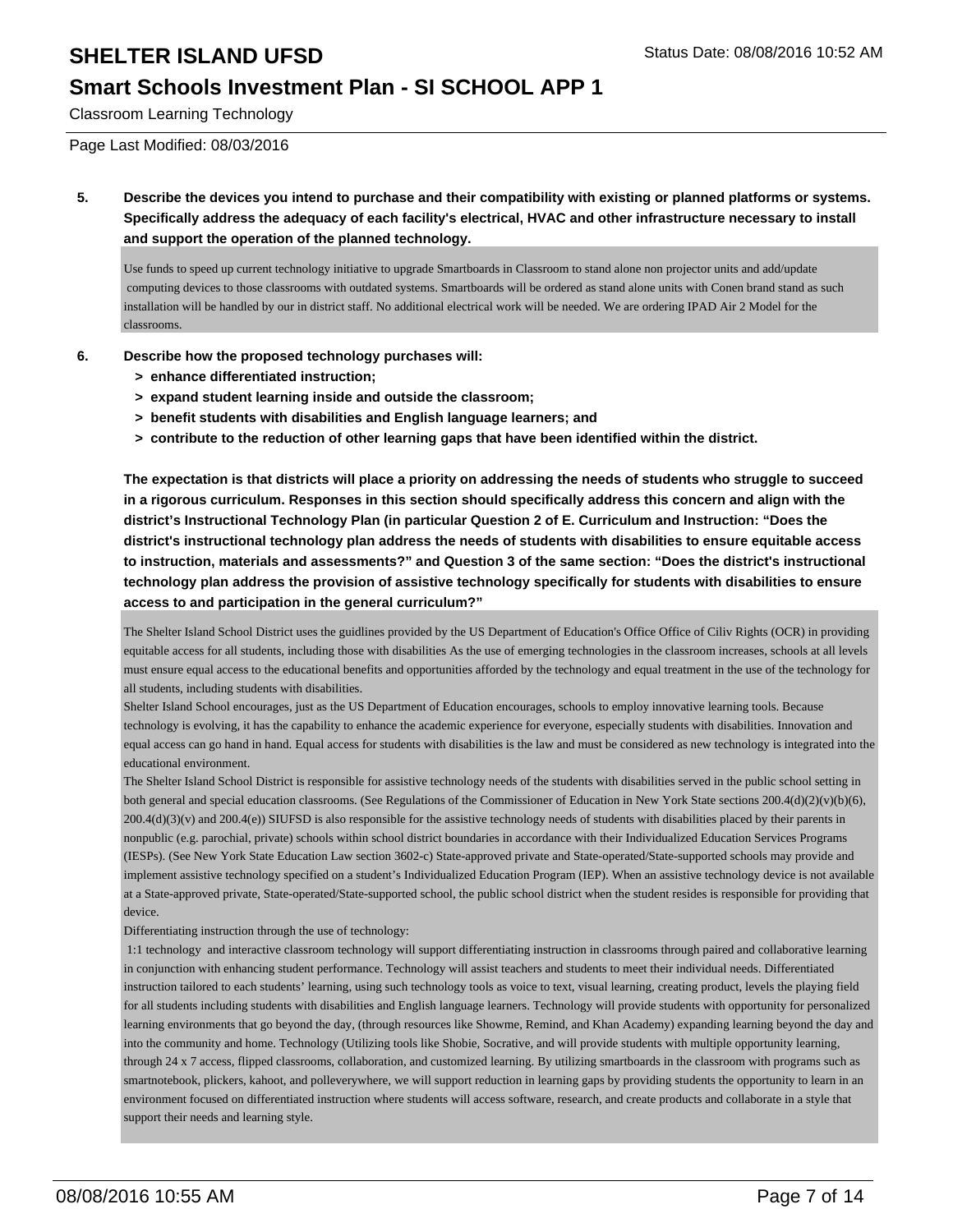### **Smart Schools Investment Plan - SI SCHOOL APP 1**

Classroom Learning Technology

Page Last Modified: 08/03/2016

**7. Where appropriate, describe how the proposed technology purchases will enhance ongoing communication with parents and other stakeholders and help the district facilitate technology-based regional partnerships, including distance learning and other efforts.**

Technology is an effective means for improved communication amongstakeholders, including parents, teachers, students, and administrators. Students and staff will have access to devices providing them the opportunity for access

 to cloud based tools 24x 7. Ensure information is shared across all stakeholders and isreal time. Teachers will be able to provide parents and otherstakeholders immediate and current feedback and other information that impacts student learning and achievement. Students can collaborate with stakeholders and community members that expand student learning. students that cannot leave the immediate community will have the opportunity to communicate with people from outside of the local area. Students will use 21st century skills to expand their world, increasing their communication, and making them better global citizens.

**8. Describe the district's plan to provide professional development to ensure that administrators, teachers and staff can employ the technology purchased to enhance instruction successfully.**

**Note: This response should be aligned and expanded upon in accordance with your district's response to Question 1 of F. Professional Development of your Instructional Technology Plan: "Please provide a summary of professional development offered to teachers and staff, for the time period covered by this plan, to support technology to enhance teaching and learning. Please include topics, audience and method of delivery within your summary."**

#### The Shelter Island District Technology Plan:

Shelter Island School will provide professional development to teachers and staff through a variety of methods which include, but are not limited to the following: In house PD on both current district programs as well as emerging technologies. In house PD is provided both inside and outside the school day by District IT Teacher and staff. PD through local teacher center (Peconic Teacher Center) which include, but are not limited to the followig courses, workshops and professional circles opportunities:

Professional Development Opportunities through Eastern Suffolk Boces Model Schools

Regional workshops, seminars & symposiums are excellent learning opportunities for educators. Each is carefully designed to support the most current thinking in education, and provide a forum for new ideas.

In-district workshops are professional development sessions requested specifically by a particular district to address a particular goal.

These workshops are customized by BOCES staff in collaboration with district administrators.

In-district coaching/mentoring is a method used by many school districts to supply the extra support that may be required by teachers either in a particular grade level or content area. Highly expert coaches work, over a period of time, in classrooms with teachers and outside the classroom in training sessions with those teachers and their administrators according to the unique needs of that school district.

My Learning Plan is an outstanding web based data management system. It permits districts to align goals for professional development electronically and even to maintain clear tracking of teacher data regarding workshops and courses as one of the components. On-line registration for teachers andthe ability for districts to grant prior approval electronically for conferences and workshops are particularly valuable elements of this system.

Particular Training for Smartbord and IPAD users will be provided to all teachers by current district instructional technology staff via classroom push in sessions, afterschool staff training opportunities, and district produced web based training that is always available.

- **9. Districts must contact the SUNY/CUNY teacher preparation program that supplies the largest number of the district's new teachers to request advice on innovative uses and best practices at the intersection of pedagogy and educational technology.**
	- $\boxtimes$  By checking this box, you certify that you have contacted the SUNY/CUNY teacher preparation program that supplies the largest number of your new teachers to request advice on these issues.

#### **9a. Please enter the name of the SUNY or CUNY Institution that you contacted.**

(No Response)

**9b. Enter the primary Institution phone number.**

(No Response)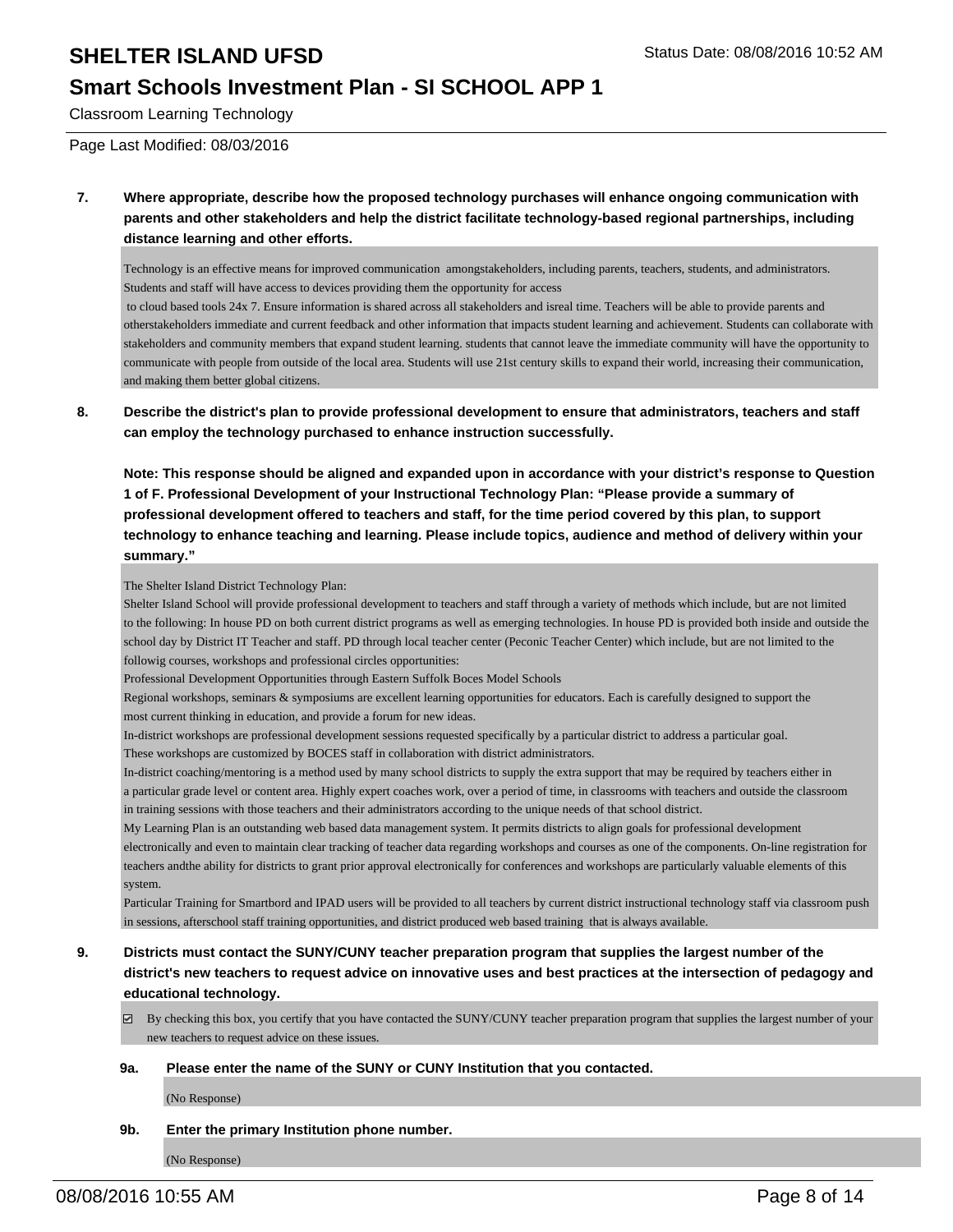### **Smart Schools Investment Plan - SI SCHOOL APP 1**

Classroom Learning Technology

Page Last Modified: 08/03/2016

**9c. Enter the name of the contact person with whom you consulted and/or will be collaborating with on innovative uses of technology and best practices.**

(No Response)

**10. A district whose Smart Schools Investment Plan proposes the purchase of technology devices and other hardware must account for nonpublic schools in the district.**

#### **Are there nonpublic schools within your school district?**

□ Yes

 $\boxtimes$  No

**11. Nonpublic Classroom Technology Loan Calculator**

**The Smart Schools Bond Act provides that any Classroom Learning Technology purchases made using Smart Schools funds shall be lent, upon request, to nonpublic schools in the district. However, no school district shall be required to loan technology in amounts greater than the total obtained and spent on technology pursuant to the Smart Schools Bond Act and the value of such loan may not exceed the total of \$250 multiplied by the nonpublic school enrollment in the base year at the time of enactment. See:**

**http://www.p12.nysed.gov/mgtserv/smart\_schools/docs/Smart\_Schools\_Bond\_Act\_Guidance\_04.27.15\_Final.pdf.**

|                                         | 1. Classroom   | 2. Public         | 3. Nonpublic                                                                                  | l 4. Sum of  | 5. Total Per | 6. Total       |
|-----------------------------------------|----------------|-------------------|-----------------------------------------------------------------------------------------------|--------------|--------------|----------------|
|                                         | Technology     | <b>Enrollment</b> | Enrollment                                                                                    | l Public and | Pupil Sub-   | Nonpublic Loan |
|                                         | Sub-allocation | $(2014 - 15)$     | $(2014-15)$                                                                                   | Nonpublic    | lallocation  | Amount         |
| Calculated Nonpublic Loan<br>l Amount i |                |                   | (No Response)   (No Response)   (No Response)   (No Response)   (No Response)   (No Response) | Enrollment   |              |                |

**12. To ensure the sustainability of technology purchases made with Smart Schools funds, districts must demonstrate a long-term plan to maintain and replace technology purchases supported by Smart Schools Bond Act funds. This sustainability plan shall demonstrate a district's capacity to support recurring costs of use that are ineligible for Smart Schools Bond Act funding such as device maintenance, technical support, Internet and wireless fees, maintenance of hotspots, staff professional development, building maintenance and the replacement of incidental items. Further, such a sustainability plan shall include a long-term plan for the replacement of purchased devices and equipment at the end of their useful life with other funding sources.**

By checking this box, you certify that the district has a sustainability plan as described above.

**13. Districts must ensure that devices purchased with Smart Schools Bond funds will be distributed, prepared for use, maintained and supported appropriately. Districts must maintain detailed device inventories in accordance with generally accepted accounting principles.**

 $\boxtimes$  By checking this box, you certify that the district has a distribution and inventory management plan and system in place.

**14. If you are submitting an allocation for Classroom Learning Technology complete this table. Note that the calculated Total at the bottom of the table must equal the Total allocation for this category that you entered in the SSIP Overview overall budget.**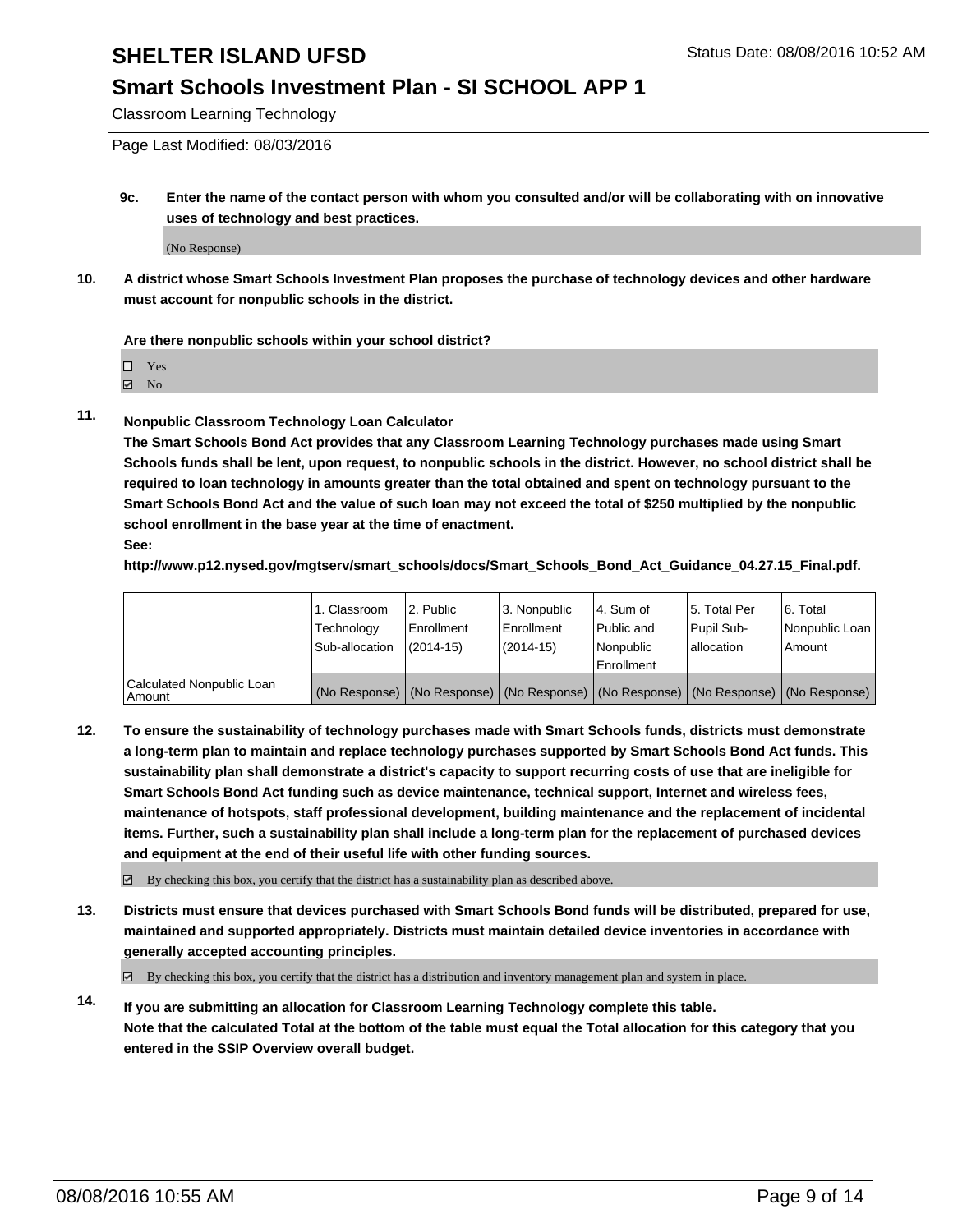### **Smart Schools Investment Plan - SI SCHOOL APP 1**

Classroom Learning Technology

Page Last Modified: 08/03/2016

|                          | Sub-Allocation |
|--------------------------|----------------|
| Interactive Whiteboards  | 37,800         |
| <b>Computer Servers</b>  | (No Response)  |
| <b>Desktop Computers</b> | (No Response)  |
| <b>Laptop Computers</b>  | (No Response)  |
| <b>Tablet Computers</b>  | 10,500         |
| <b>Other Costs</b>       | 9,576          |
| <b>Totals:</b>           | 57,876.00      |

| Select the allowable expenditure | Item to be Purchased   | Quantity | Cost per Item | <b>Total Cost</b> |
|----------------------------------|------------------------|----------|---------------|-------------------|
| type.                            |                        |          |               |                   |
| Repeat to add another item under |                        |          |               |                   |
| each type.                       |                        |          |               |                   |
| Interactive Whiteboards          | Smart 60651 with stand | 9        | 4,200         | 37,800            |
| <b>Tablet Computers</b>          | Ipad                   | 25       | 420           | 10,500            |
| <b>Other Costs</b>               | Conen Floor Stand      | 9        | 1.064         | 9,576             |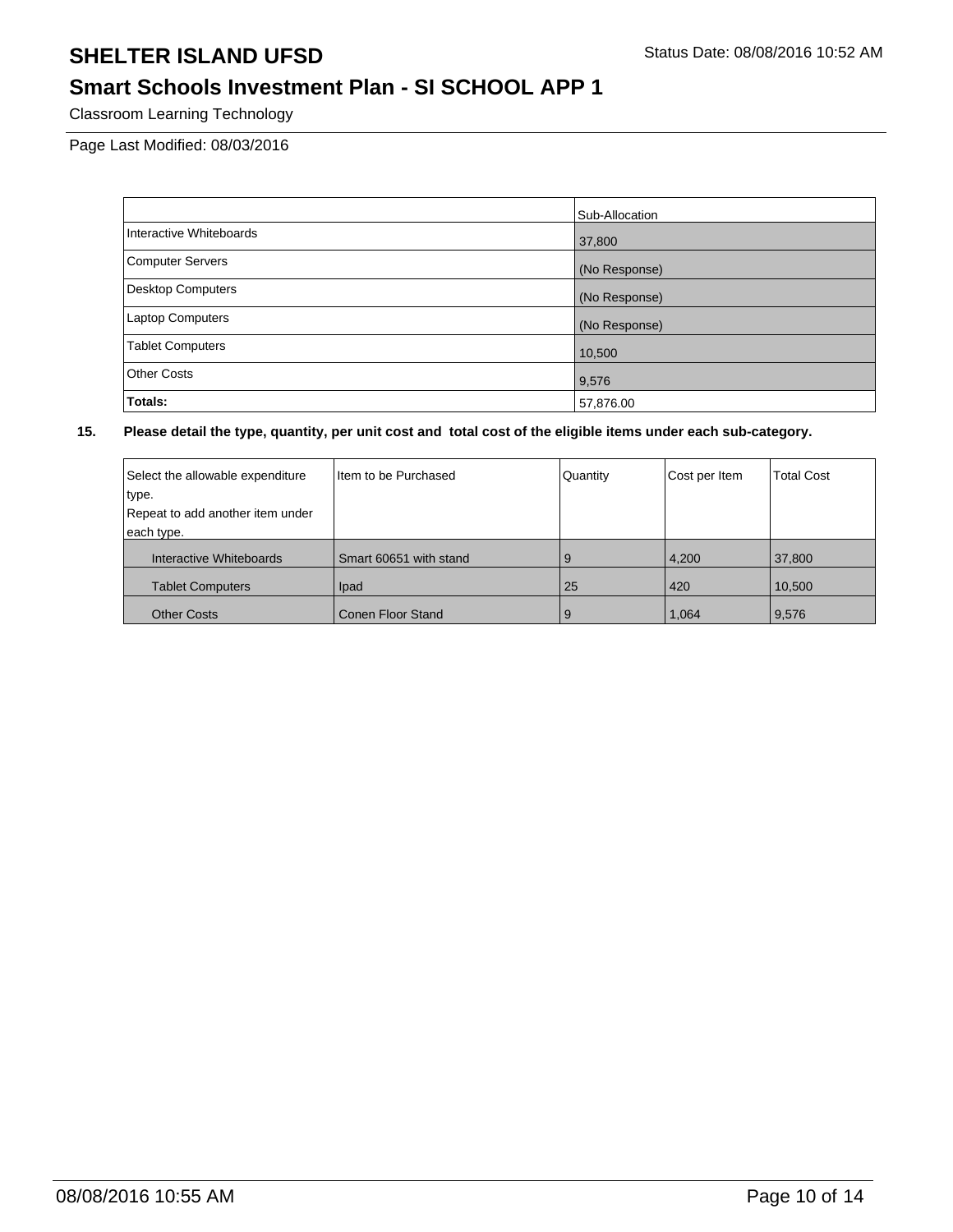#### **Smart Schools Investment Plan - SI SCHOOL APP 1**

Pre-Kindergarten Classrooms

Page Last Modified: 08/03/2016

**1. Provide information regarding how and where the district is currently serving pre-kindergarten students and justify the need for additional space with enrollment projections over 3 years.**

(No Response)

- **2. Describe the district's plan to construct, enhance or modernize education facilities to accommodate prekindergarten programs. Such plans must include:**
	- **Specific descriptions of what the district intends to do to each space;**
	- **An affirmation that pre-kindergarten classrooms will contain a minimum of 900 square feet per classroom;**
	- **The number of classrooms involved;**
	- **The approximate construction costs per classroom; and**
	- **Confirmation that the space is district-owned or has a long-term lease that exceeds the probable useful life of the improvements.**

(No Response)

**3. Smart Schools Bond Act funds may only be used for capital construction costs. Describe the type and amount of additional funds that will be required to support ineligible ongoing costs (e.g. instruction, supplies) associated with any additional pre-kindergarten classrooms that the district plans to add.**

(No Response)

**4. All plans and specifications for the erection, repair, enlargement or remodeling of school buildings in any public school district in the State must be reviewed and approved by the Commissioner. Districts that plan capital projects using their Smart Schools Bond Act funds will undergo a Preliminary Review Process by the Office of Facilities Planning.**

| Project Number |  |
|----------------|--|
| (No Response)  |  |

**5. If you have made an allocation for Pre-Kindergarten Classrooms, complete this table.**

**Note that the calculated Total at the bottom of the table must equal the Total allocation for this category that you entered in the SSIP Overview overall budget.**

|                                          | Sub-Allocation |
|------------------------------------------|----------------|
| Construct Pre-K Classrooms               | (No Response)  |
| Enhance/Modernize Educational Facilities | (No Response)  |
| <b>Other Costs</b>                       | (No Response)  |
| Totals:                                  |                |

| Select the allowable expenditure | ltem to be purchased | Quantity      | Cost per Item | <b>Total Cost</b> |
|----------------------------------|----------------------|---------------|---------------|-------------------|
| type.                            |                      |               |               |                   |
| Repeat to add another item under |                      |               |               |                   |
| each type.                       |                      |               |               |                   |
| (No Response)                    | (No Response)        | (No Response) | (No Response) | (No Response)     |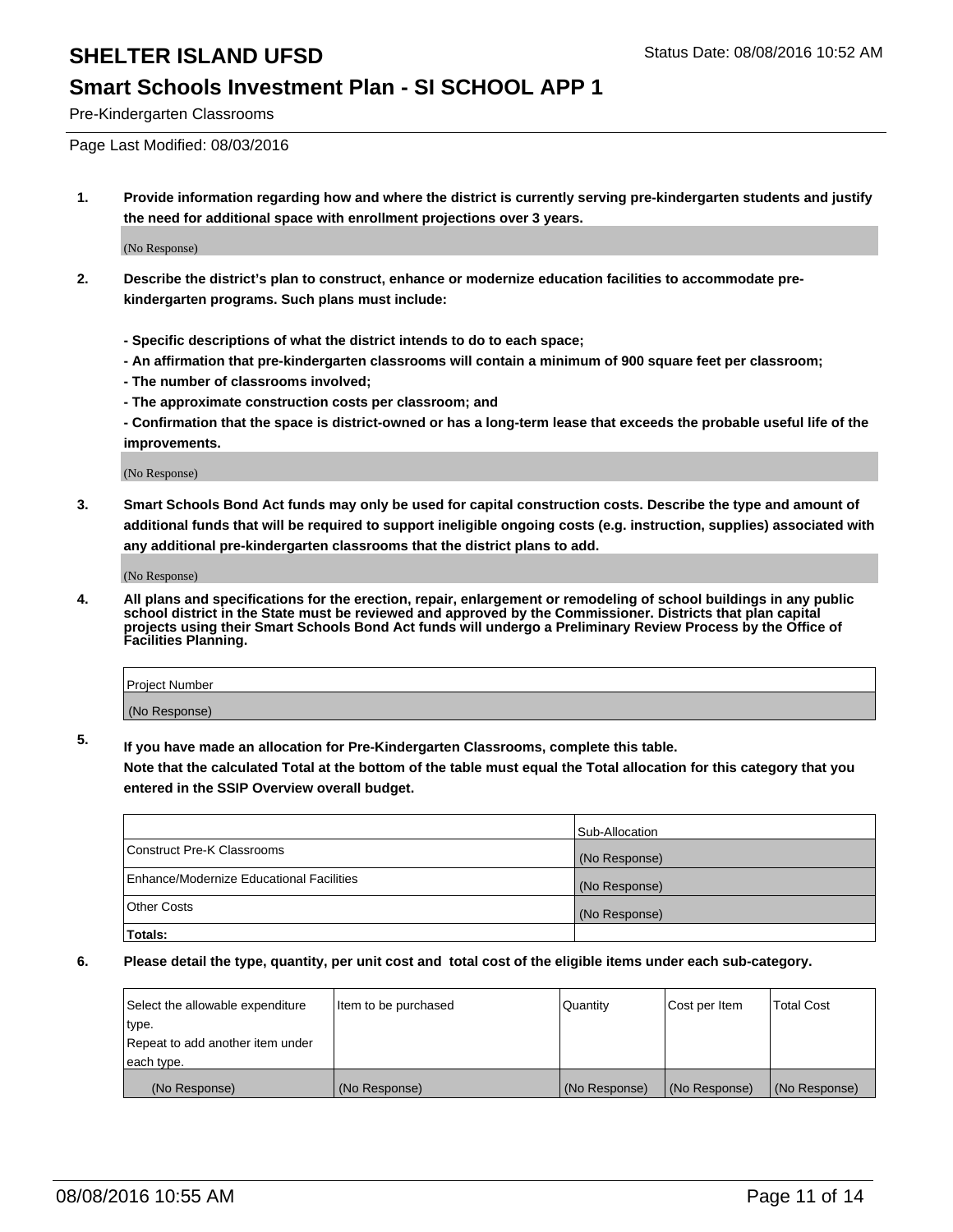### **Smart Schools Investment Plan - SI SCHOOL APP 1**

Replace Transportable Classrooms

Page Last Modified: 08/03/2016

**1. Describe the district's plan to construct, enhance or modernize education facilities to provide high-quality instructional space by replacing transportable classrooms.**

(No Response)

**2. All plans and specifications for the erection, repair, enlargement or remodeling of school buildings in any public school district in the State must be reviewed and approved by the Commissioner. Districts that plan capital projects using their Smart Schools Bond Act funds will undergo a Preliminary Review Process by the Office of Facilities Planning.**

| Project Number |  |
|----------------|--|
| (No Response)  |  |

**3. For large projects that seek to blend Smart Schools Bond Act dollars with other funds, please note that Smart Schools Bond Act funds can be allocated on a pro rata basis depending on the number of new classrooms built that directly replace transportable classroom units.**

**If a district seeks to blend Smart Schools Bond Act dollars with other funds describe below what other funds are being used and what portion of the money will be Smart Schools Bond Act funds.**

(No Response)

**4. If you have made an allocation for Replace Transportable Classrooms, complete this table. Note that the calculated Total at the bottom of the table must equal the Total allocation for this category that you entered in the SSIP Overview overall budget.**

|                                                | Sub-Allocation |
|------------------------------------------------|----------------|
| Construct New Instructional Space              | (No Response)  |
| Enhance/Modernize Existing Instructional Space | (No Response)  |
| Other Costs                                    | (No Response)  |
| Totals:                                        |                |

| Select the allowable expenditure | Item to be purchased | Quantity      | Cost per Item | <b>Total Cost</b> |
|----------------------------------|----------------------|---------------|---------------|-------------------|
| type.                            |                      |               |               |                   |
| Repeat to add another item under |                      |               |               |                   |
| each type.                       |                      |               |               |                   |
| (No Response)                    | (No Response)        | (No Response) | (No Response) | (No Response)     |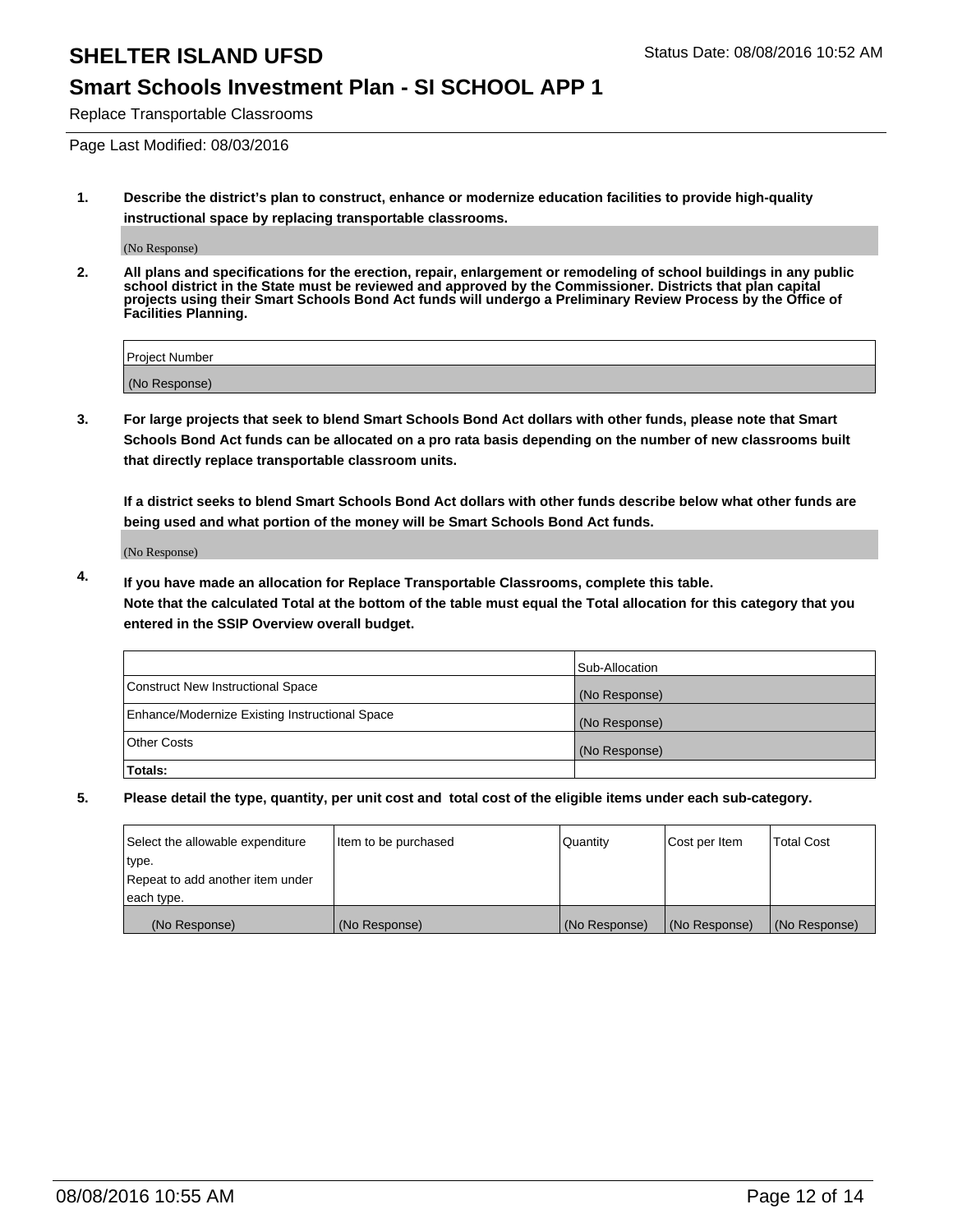#### **Smart Schools Investment Plan - SI SCHOOL APP 1**

High-Tech Security Features

Page Last Modified: 08/03/2016

**1. Describe how you intend to use Smart Schools Bond Act funds to install high-tech security features in school buildings and on school campuses.**

(No Response)

**2. All plans and specifications for the erection, repair, enlargement or remodeling of school buildings in any public school district in the State must be reviewed and approved by the Commissioner. Districts that plan capital projects using their Smart Schools Bond Act funds will undergo a Preliminary Review Process by the Office of Facilities Planning.** 

| Project Number |  |
|----------------|--|
| (No Response)  |  |

**3. Was your project deemed eligible for streamlined Review?**

□ Yes  $\hfill \square$  No

**4. Include the name and license number of the architect or engineer of record.**

| Name          | License Number |
|---------------|----------------|
| (No Response) | (No Response)  |

**5. If you have made an allocation for High-Tech Security Features, complete this table.**

**Note that the calculated Total at the bottom of the table must equal the Total allocation for this category that you entered in the SSIP Overview overall budget.**

|                                                      | Sub-Allocation |
|------------------------------------------------------|----------------|
| Capital-Intensive Security Project (Standard Review) | (No Response)  |
| <b>Electronic Security System</b>                    | (No Response)  |
| <b>Entry Control System</b>                          | (No Response)  |
| Approved Door Hardening Project                      | (No Response)  |
| <b>Other Costs</b>                                   | (No Response)  |
| Totals:                                              |                |

| Select the allowable expenditure | litem to be purchased | Quantity      | Cost per Item | <b>Total Cost</b> |
|----------------------------------|-----------------------|---------------|---------------|-------------------|
| type.                            |                       |               |               |                   |
| Repeat to add another item under |                       |               |               |                   |
| each type.                       |                       |               |               |                   |
| (No Response)                    | (No Response)         | (No Response) | (No Response) | (No Response)     |